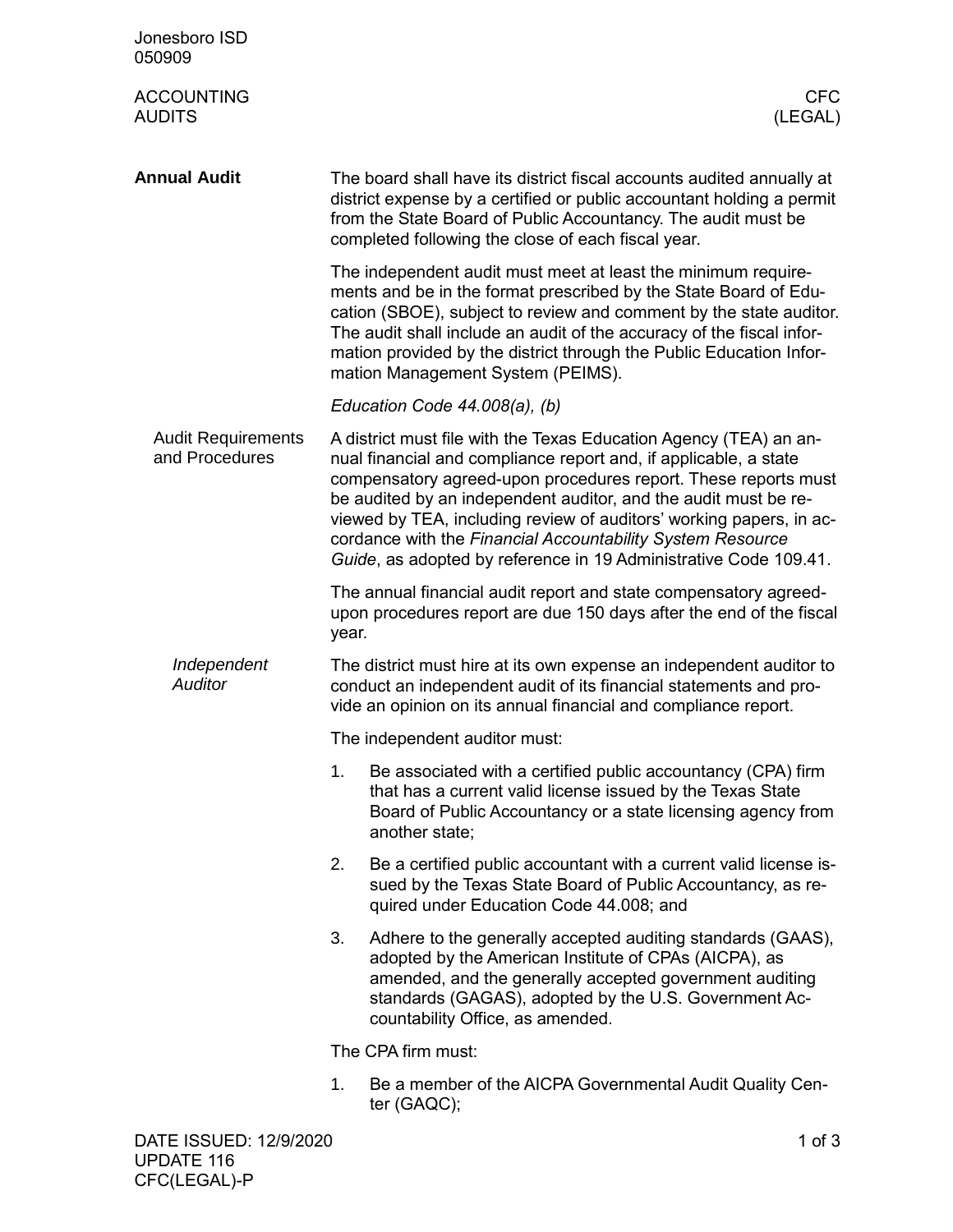| Jonesboro ISD<br>050909                                        |       |                                                                                                                                                                                                                                                                                                                                                                                                                                                                                     |
|----------------------------------------------------------------|-------|-------------------------------------------------------------------------------------------------------------------------------------------------------------------------------------------------------------------------------------------------------------------------------------------------------------------------------------------------------------------------------------------------------------------------------------------------------------------------------------|
| <b>ACCOUNTING</b><br><b>AUDITS</b>                             |       | <b>CFC</b><br>(LEGAL)                                                                                                                                                                                                                                                                                                                                                                                                                                                               |
|                                                                | 2.    | Adhere to GAQC's membership requirements; and                                                                                                                                                                                                                                                                                                                                                                                                                                       |
|                                                                | 3.    | Collectively have the knowledge, skills, and experience to be<br>competent for the audit being conducted, including thorough<br>knowledge of the government auditing requirements and:                                                                                                                                                                                                                                                                                              |
|                                                                |       | Texas public school district environment;<br>a.                                                                                                                                                                                                                                                                                                                                                                                                                                     |
|                                                                |       | b.<br>Public sector; or                                                                                                                                                                                                                                                                                                                                                                                                                                                             |
|                                                                |       | Nonprofit sector.<br>C.                                                                                                                                                                                                                                                                                                                                                                                                                                                             |
|                                                                |       | If at any time the TEA division responsible for financial compliance<br>reviews an audit firm's working papers and finds that the firm or the<br>quality of the work does not meet the required standards, the divi-<br>sion may require the district to change its audit firm.                                                                                                                                                                                                     |
|                                                                |       | 19 TAC 109.23                                                                                                                                                                                                                                                                                                                                                                                                                                                                       |
| Financial<br>Accountability<br><b>System Resource</b><br>Guide |       | The rules for financial accounting are described in the official TEA<br>publication Financial Accountability System Resource Guide, dated<br>July 2019, which is adopted by reference as TEA's official rule.<br>19 TAC 109.41                                                                                                                                                                                                                                                      |
| Filing of Report                                               |       | A copy of the annual audit report, approved by the board, shall be<br>filed with TEA not later than the 150th day after the end of the fiscal<br>year for which the audit was made. If a board declines or refuses to<br>approve its auditor's report, it shall nevertheless file with TEA a<br>copy of the audit report with its statement detailing reasons for fail-<br>ure to approve the report. Education Code 44.008(d)                                                      |
| Internet Posting of<br>Audit                                   |       | Each district shall maintain an internet website or have access to a<br>generally accessible internet website that may be used for the pur-<br>poses of this provision. Each district shall post or cause to be<br>posted on the internet website the information required by Tax<br>Code 26.18, including the district's most recent financial audit, in a<br>format prescribed by the comptroller. Tax Code 26.18 [See CE for<br>other required information that must be posted.] |
|                                                                | Note: | For information on the efficiency audit required before a<br>district may hold an election to seek voter approval to<br>adopt a maintenance and operations tax rate, see CCG.                                                                                                                                                                                                                                                                                                       |
| <b>Financial Records</b>                                       |       | Each treasurer receiving or having control of any school fund of<br>any district shall keep a full and separate itemized account with<br>each of the different classes of its school funds coming into the<br>treasurer's hands. The treasurer's records of the district's itemized<br>accounts and records shall be available to audit. Education Code<br>44.008(c)                                                                                                                |